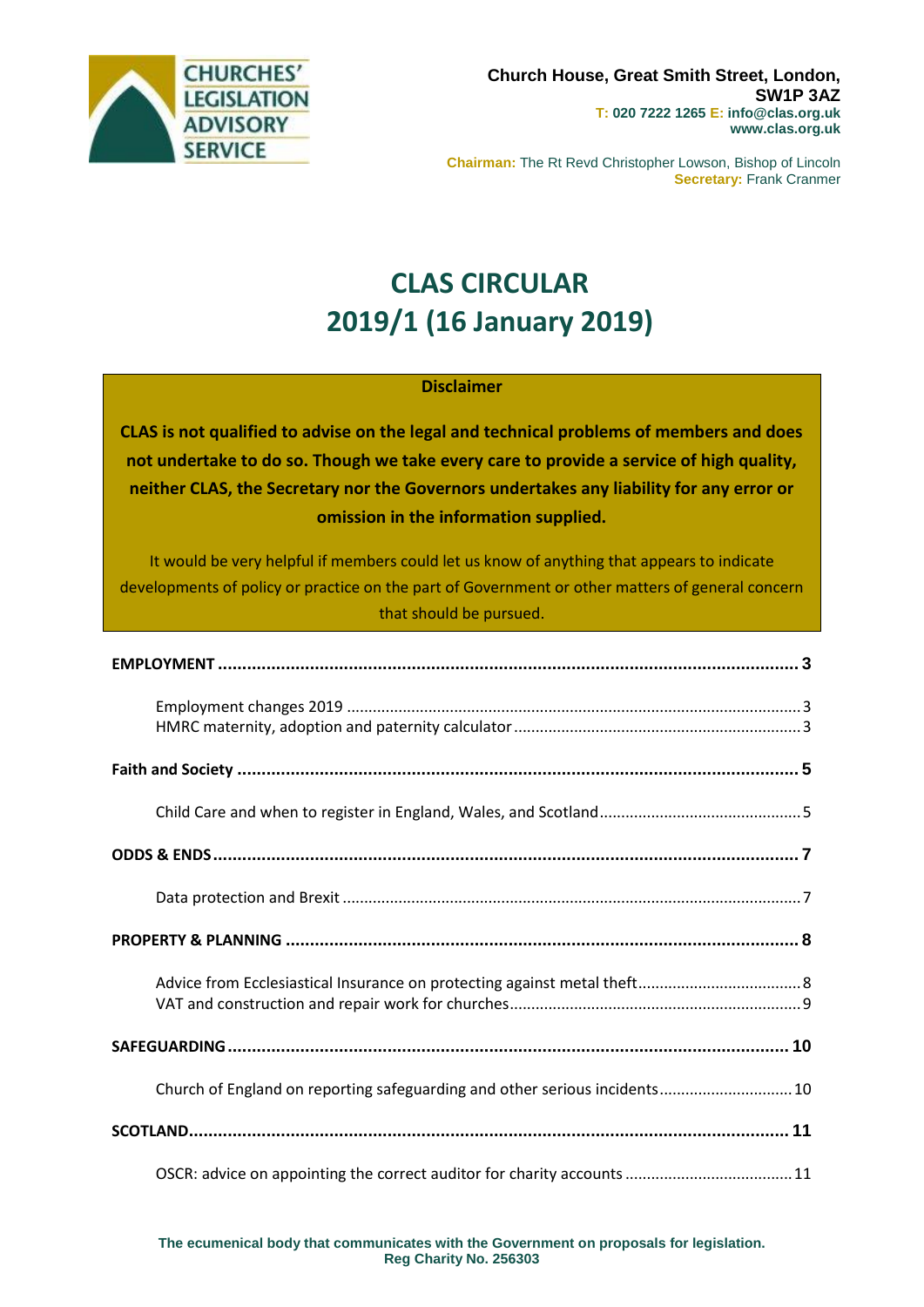| <b>Churches' Legislation Advisory Service</b><br><u> 1989 - Johann Barbara, martin a</u> | Circular 2019/1 |
|------------------------------------------------------------------------------------------|-----------------|
|                                                                                          |                 |
|                                                                                          |                 |
|                                                                                          |                 |
|                                                                                          |                 |
|                                                                                          |                 |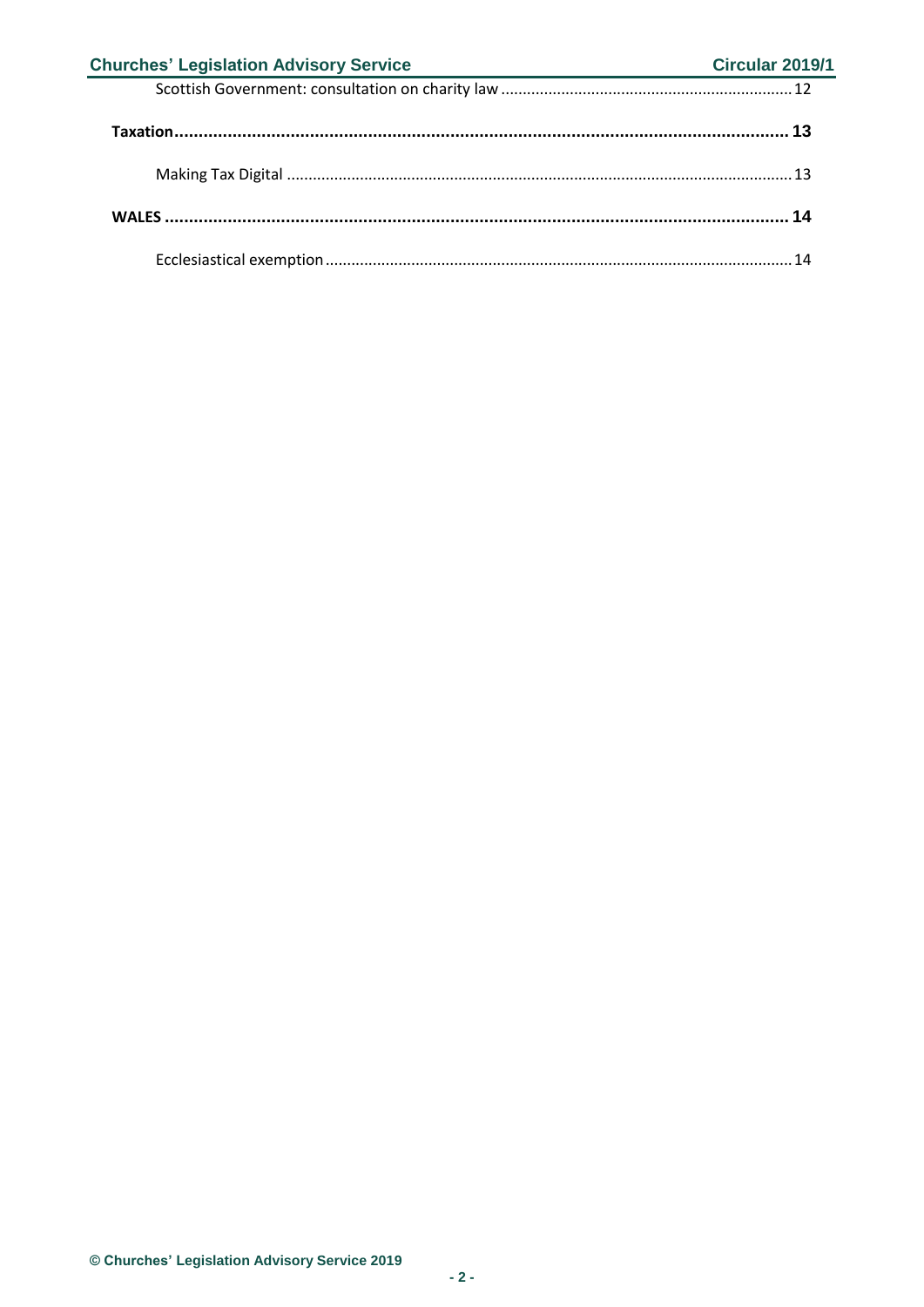### <span id="page-2-0"></span>**EMPLOYMENT**

#### <span id="page-2-1"></span>**Employment changes 2019**

**For information**

At the beginning of the new year it may be worthwhile to remind members that **on 1 April**:

- The **National Living Wage** will increase from £7.83 to **£8.21**.
- The **National Minimum Wage** will increase as follows:
	- o Workers aged 21 to 24 from £7.38 to **£7.70**.
	- o Workers aged 18 to 20 from £5.90 to **£6.15**.
	- o Workers aged over compulsory school age under 18 from £4.20 to **£4.35**.
	- o Apprentices from £3.70 to **£3.90**.

Also on 1 April there will be **changes to auto-enrolment rates**: the minimum contribution rates will increase to 3% for employers and 5% for employees.

[Source: CLAS – 14 January]

#### <span id="page-2-2"></span>**HMRC maternity, adoption and paternity calculator**

**For information**

HMRC has launched an [online calculator](https://www.gov.uk/maternity-paternity-calculator) to help employers assess their statutory obligations concerning maternity, paternity, and adoption pay. The calculator will also allow employers to calculate an employee's leave period.

All that is required beforehand is:

- the baby's due date;
- date of birth for paternity;
- the employee's salary details, eg weekly rates of pay; and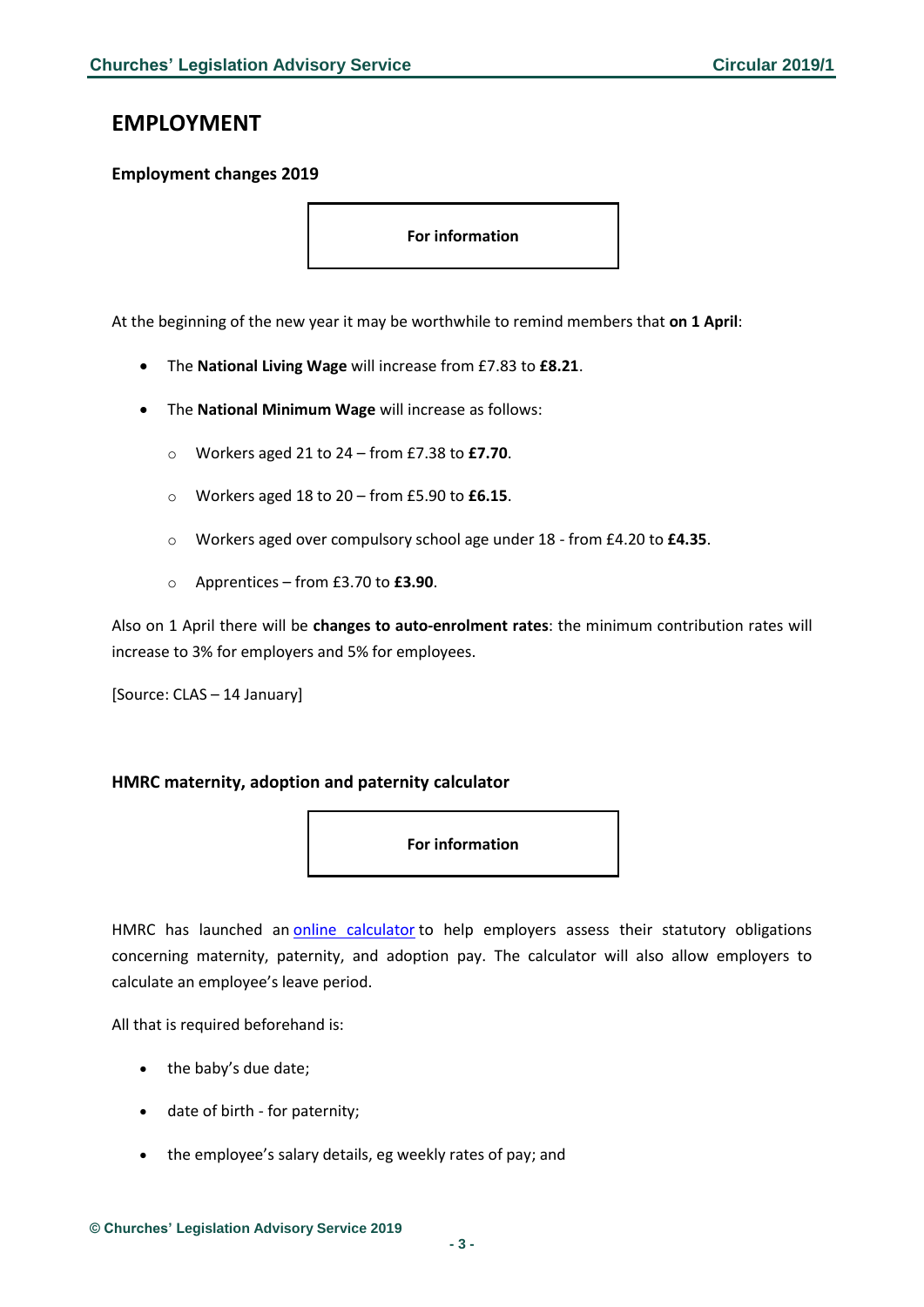• the dates for adoption, eg match date and date of placement.

Please note however that you cannot use the calculator for the following:

- births 15 weeks before the due date;
- paternity leave or pay for [overseas adoptions;](https://www.gov.uk/employers-paternity-pay-leave/adoption) or
- [Shared Parental Leave and Pay.](https://www.gov.uk/shared-parental-leave-and-pay-employer-guide)

[Source: HMRC – 7 January]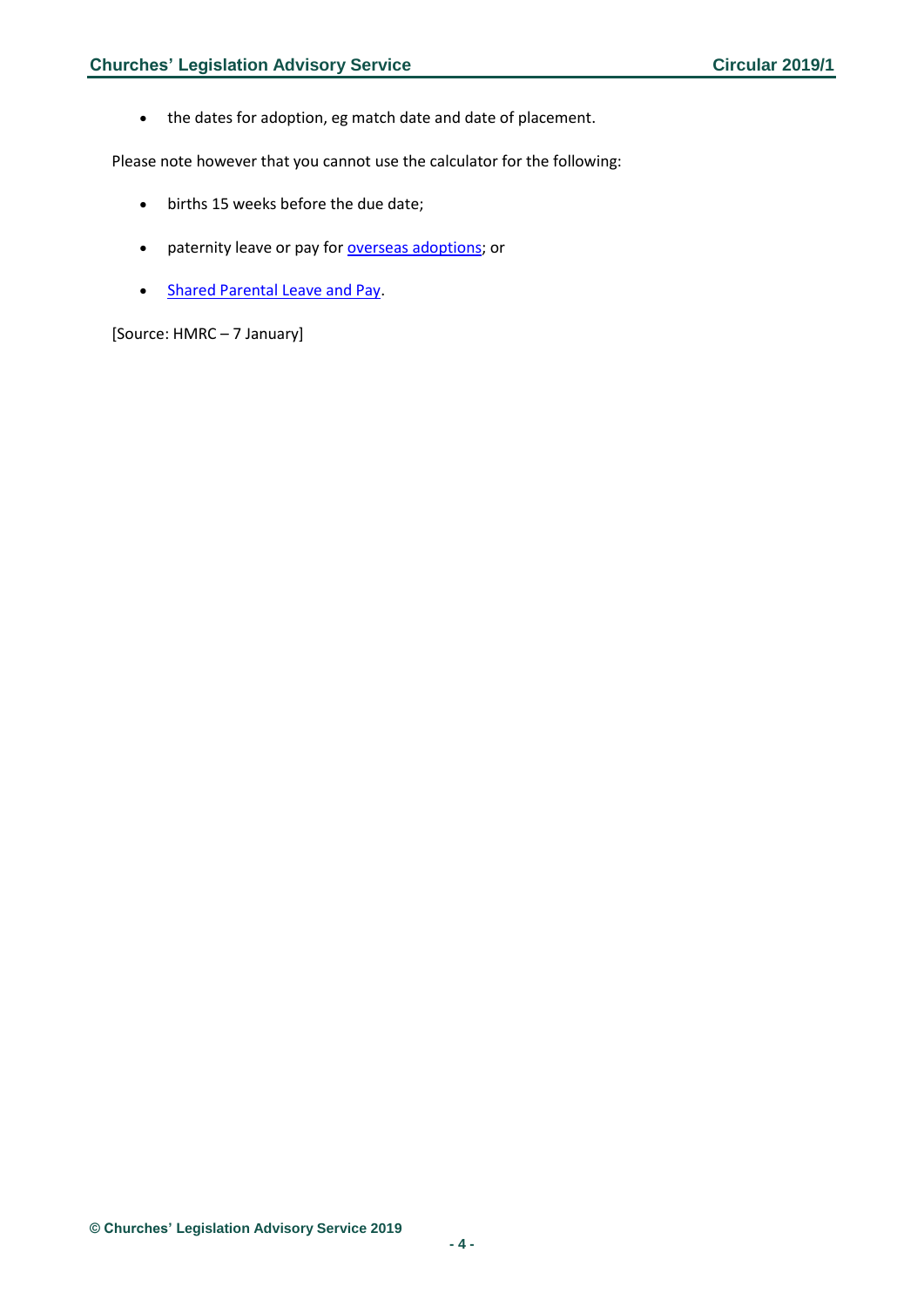### <span id="page-4-0"></span>**Faith and Society**

#### <span id="page-4-1"></span>**Child Care and when to register in England, Wales, and Scotland**

Following concerns raised by CLAS members, below is a brief outline of child care registration laws in England, Wales, and Scotland. This may be particularly relevance for day care activities such as bible studies and Sunday schools.

#### **Wales**

There is no requirement to register with the Care Inspectorate Wales if you are providing day care for children over the age of **12**. A person is also defined as not providing day care if the activity involved is 'religious or cultural study'.

A crucial caveat here, however, is that this exception does not apply if the children are below the age of **5** and attend for longer than **four hours** in a given day. It will also not apply if the person offers more than two of the following activities:

- a) Sport
- b) Performing art
- c) Arts and crafts
- d) School study or homework support
- e) Religious or cultural study

These exceptions are also currently the subject of a call for evidence by the Welsh Assembly which will continue until 20 March 2019 - submissions for which can be made [here.](https://gov.wales/topics/people-and-communities/people/children-and-young-people/childcare/call-for-evidence/?lang=en)

#### **England**

The situation in England is broadly similar to that in Wales, however the maximum age threshold is set at **8** rather than **12**. Again, persons providing activity involving religious or cultural study are excepted here although the list of activities for which no more than two may be provide also includes 'language study'. The children must also be older than **3** years old.

The caveat remains that the exception does not apply if the children are **below the age of 5** and attend for longer than **4 hours** in a given day.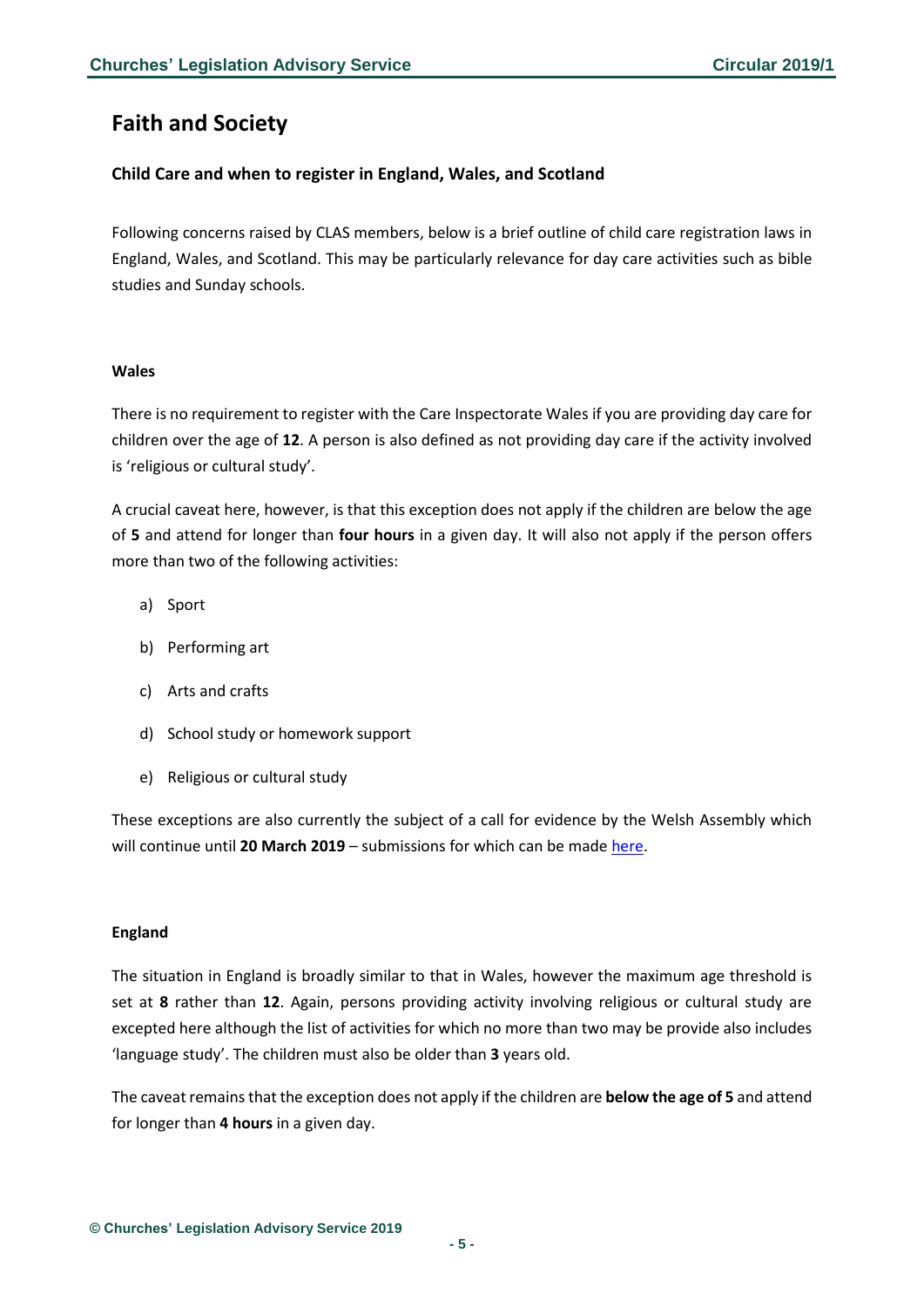#### **Scotland**

In Scotland any person seeking to provide day care for children (below the age of **16**) must register with the Care Inspectorate unless the period or total periods during which the service is provided is less than **2 hours** in any given day.

[Sources - Care Inspectorate Wales, Ofsted, Care Inspectorate Scotland]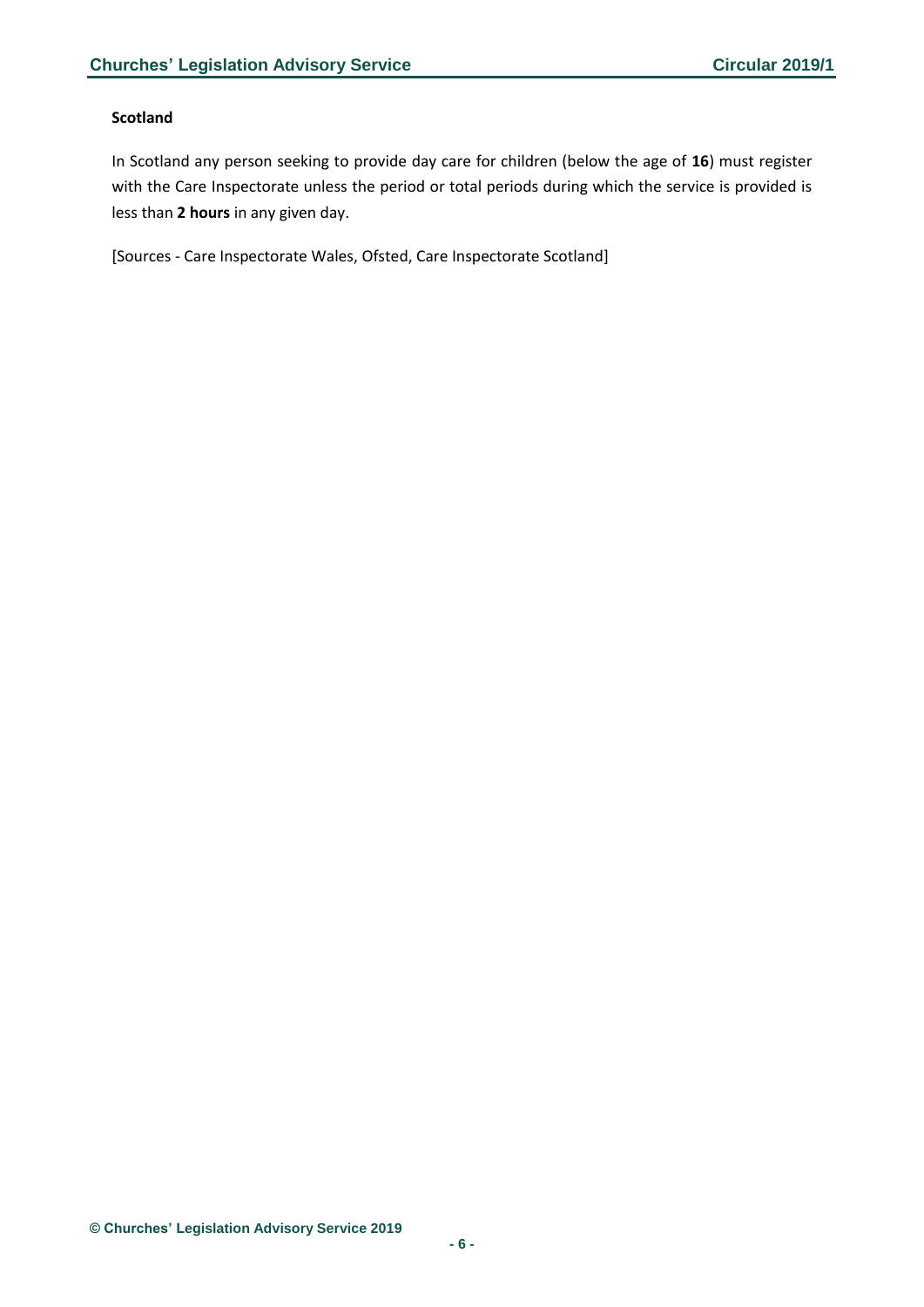### <span id="page-6-0"></span>**ODDS & ENDS**

#### <span id="page-6-1"></span>**Data protection and Brexit**

**For information**

The [Data Protection, Privacy and Electronic Communications \(Amendments etc.\) \(EU Exit\) Regulations](https://dmtrk.net/1Y95-624SN-EQ22GV-3FEUXE-1/c.aspx)  [2019](https://dmtrk.net/1Y95-624SN-EQ22GV-3FEUXE-1/c.aspx) have been finalised. The Regulations amend UK data protection legislation with the aim of ensuring that the UK legal framework for data protection functions correctly after exit day. In particular, the Regulations:

- create a single regime for general processing, known as the "UK GDPR";
- preserve the extra-territorial applicability of the EU GDPR to cover controllers and processors outside the UK;
- deal with the international transfer of personal data by introducing powers for the Secretary of State to make "adequacy regulations" and issue standard contractual clauses; and
- amend Regulation 2 (Interpretation) of the Privacy and Electronic Communications (EC Directive) Regulations 2003 to provide that "consent" by a user or subscriber corresponds to the data subject's consent in the GDPR (as defined in section 3(10) of the Data Protection Act 2018).

The Regulations come into force on exit day, although the provisions amending PECR come into force on **29 March 2019**, irrespective of whether or not there is a transitional period. The draft Regulations are subject to the affirmative resolution procedure. [*With thanks to BWB.*]

[Source: BWB – 9 January]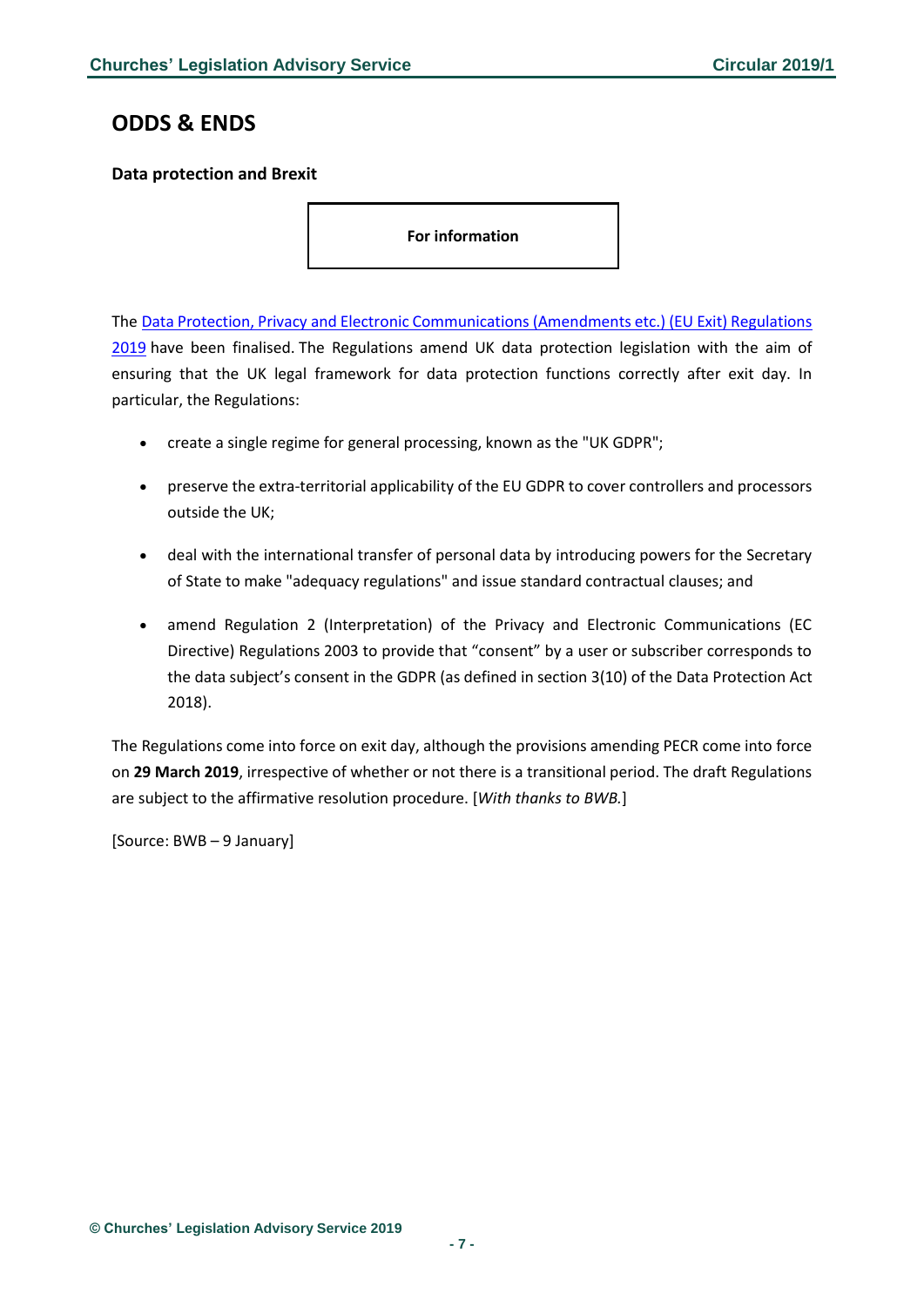### <span id="page-7-0"></span>**PROPERTY & PLANNING**

#### <span id="page-7-1"></span>**Advice from Ecclesiastical Insurance on protecting against metal theft**

**For information**

"Lead, copper and stainless steel roof coverings, roof flashings, copper lightning conductors and lead rainwater pipes have all been targeted. Whilst world demand for metal remains strong their scrap value will continue to be high, making them an attractive target forthieves, and churches will continue to face this problem for the foreseeable future. Please review our top tips or download our detailed theft of metal prevention guidance notes below.

#### **Security marking**

Applying SmartWater to external metal (or an alternative forensic marking system approved by us) is a condition of your insurance. Please make sure you have applied the SmartWater solution and registered with SmartWater and you have displayed the signs warning that metal has been protected. For more information read our SmartWater page.

#### **Engage with your local community**

Joining the local Neighbourhood Watch scheme and urging the church's neighboursto keep a watchful eye out for anything suspicious around the church can be a big help that costs nothing. Anything suspicious should be reported to the police straightaway and you should inform other churches in your area to put them on their guard.

#### **Install an electronic roof security system**

Over 500 churches now have roof alarms to help protect external metal. Alarms can be virtually invisible and large roof areas can be protected cost effectively. If you install an Ecclesiastical-approved roof alarm we may also be able to increase your theft of metal cover. To find out more visit our roof alarms page.

#### **Did you know?**

If you install an Ecclesiastical-approved roof security system and have also applied a forensic marking system approved by us (such as SmartWater) to external metal, displayed signage and registered with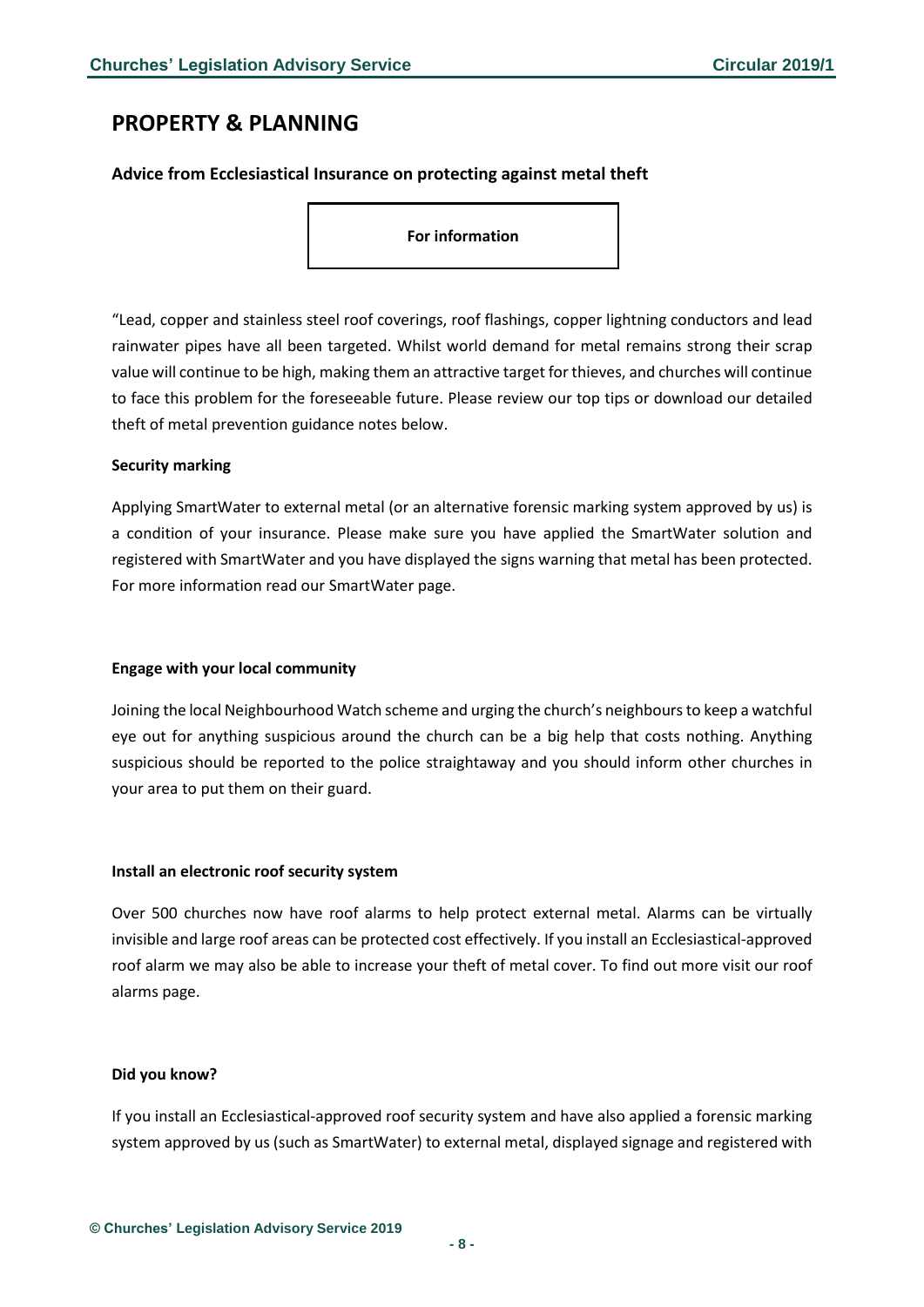the provider, we may be able to increase your theft of metal cover, depending on your individual circumstances."

[Source: Ecclesiastical Insurance Group – 11 January]

#### <span id="page-8-0"></span>**VAT and construction and repair work for churches**

**For information**

The House of Commons Library has produced a useful [briefing](https://researchbriefings.parliament.uk/ResearchBriefing/Summary/SN01051) examining how construction and repair work for churches is treated for VAT in the UK. The briefing also explains the effects of the changes made in the 2012 Budget which removed the zero rating for VAT that had previously applied to alteration work on listed buildings.

The Government's current position regarding the rate of VAT on church repairs is articulated fairly neatly in the following exchange between Graham P Jones and Mel Stride in a [written question](https://www.parliament.uk/written-questions-answers-statements/written-question/commons/2018-11-13/190861) in November 2018.

**Graham P Jones**: To ask the Chancellor of the Exchequer, whether he has plans to remove VAT from services and items included for the repair and maintenance of (a) churches and (b) other religious buildings.

**Mel Stride**: Under the current EU rules, the Government cannot remove VAT on the repair and maintenance of places of worship. The Government recognises the importance of places of worship in our communities and provides funding to cover the cost of repairs and maintenance of listed places of worship through The Listed Places of Worship Grant Scheme, managed by the Department for Digital, Culture, Media, and Sport.

[Source: House of Commons Library – 7 January]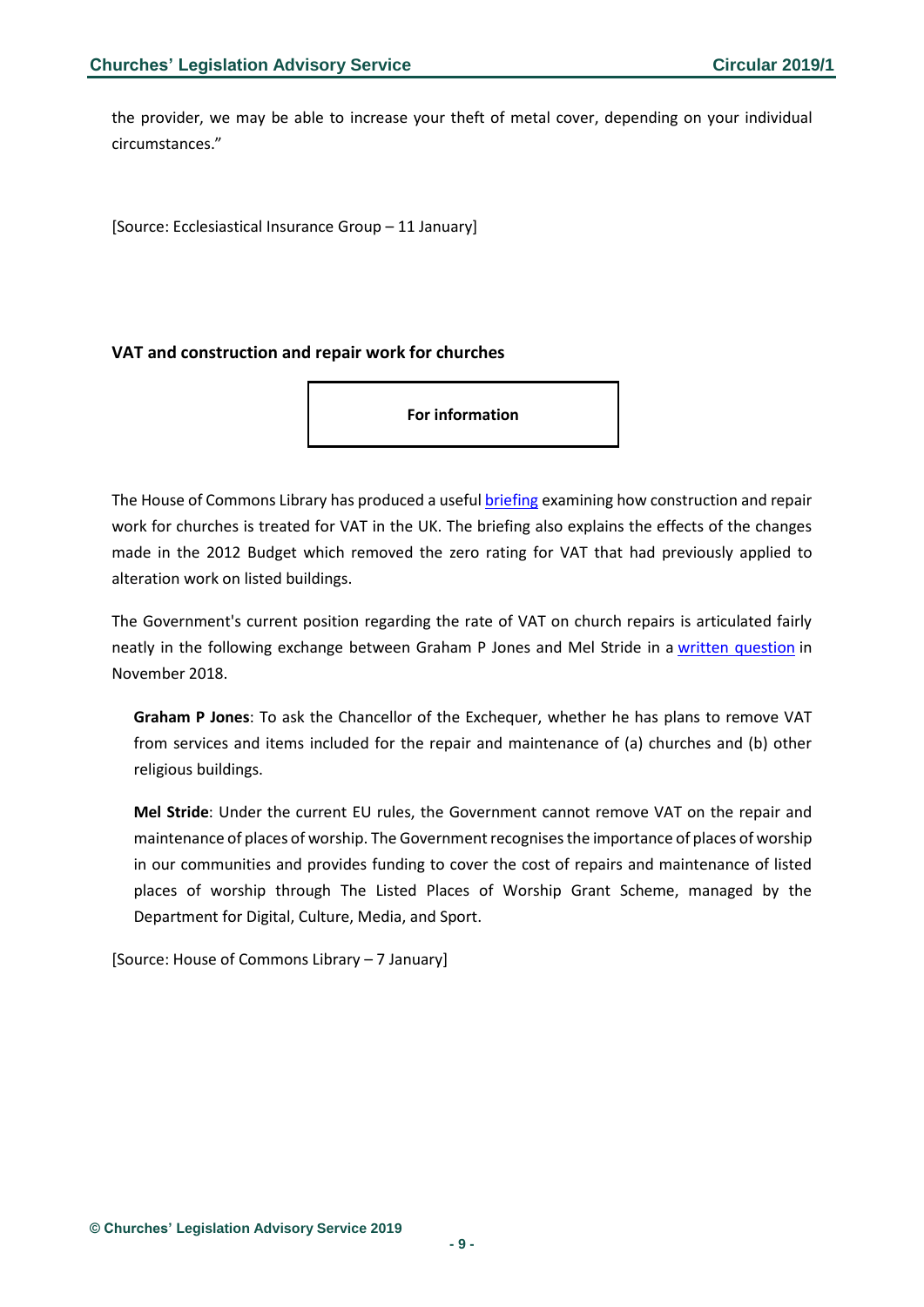### <span id="page-9-0"></span>**SAFEGUARDING**

#### <span id="page-9-1"></span>**Church of England on reporting safeguarding and other serious incidents**

**For information**

The Church of England has published new [guidance](https://www.parishresources.org.uk/wp-content/uploads/Safeguarding-SIR-Guidance-FINAL-1-Jan-2019.pdf) from the House of Bishops on reporting safeguarding and other serious incidents to the Charity Commission. The guidance has been given formal approval by the Commission.

The new guidance sets up a system which provides for the reporting of all safeguarding serious incidents by Parochial Church Councils to be through their dioceses. The Charity Commission has also agreed to the bulk reporting of safeguarding serious incidents by Diocesan Boards of Finance every six months unless an incident is very serious: for example if it presents a live risk – in which case it must be reported immediately. Religious Communities (except closed communities which are not charities) will continue to report directly to the Charity Commission but will now use the new template reports to assist them.

The guidance is obviously specific to the Church of England; however, it may be of interest to other members of CLAS.

[Source: Church of England – 2 January]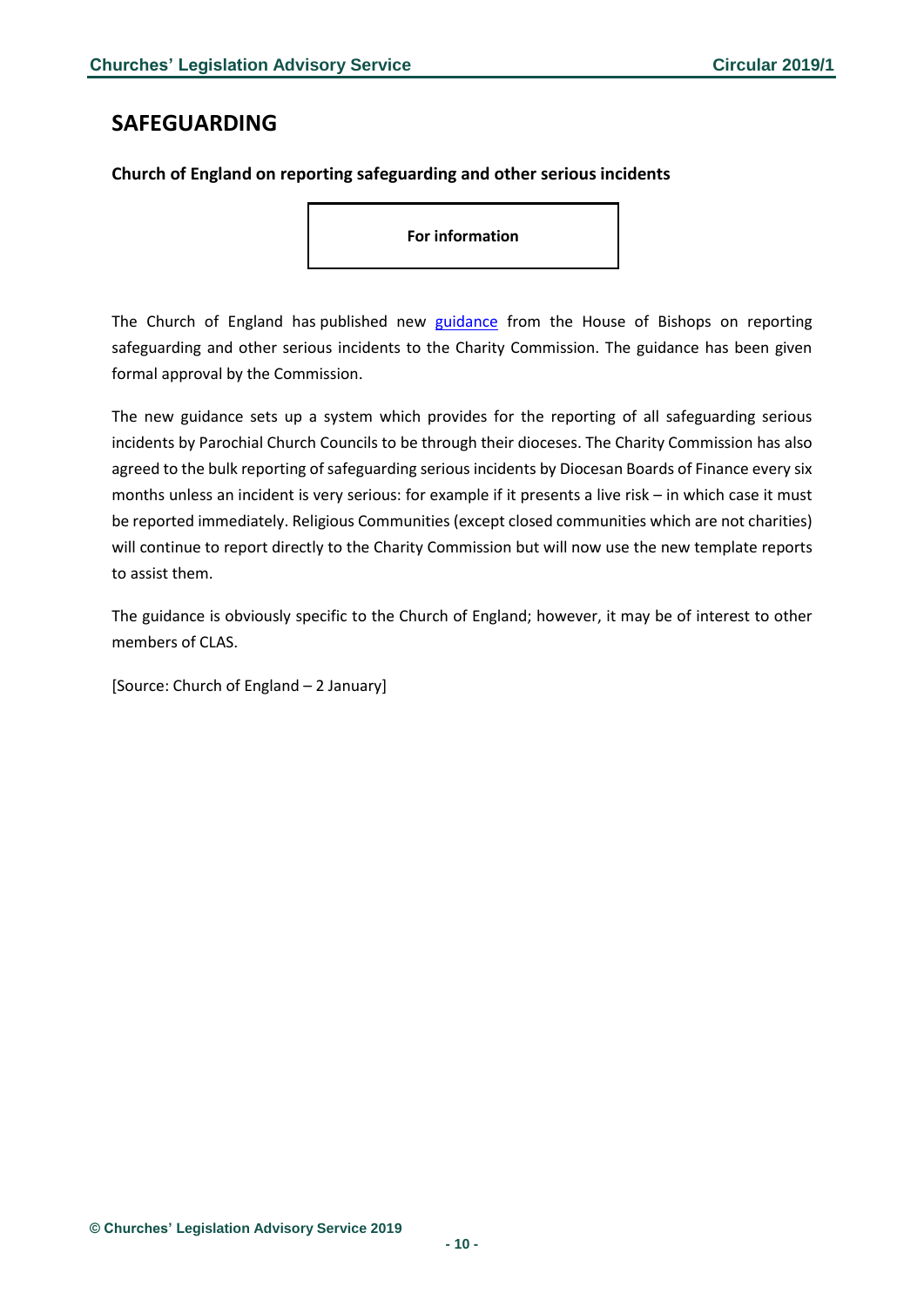### <span id="page-10-0"></span>**SCOTLAND**

#### <span id="page-10-1"></span>**OSCR: advice on appointing the correct auditor for charity accounts**

**For information**

OSCR has published advice on how to assess whether or not an auditor will be accepted under the statutory requirements. The advice stresses that the accounts of Scottish charities must be externally scrutinised, "*that is, someone who is independent of the charity has reviewed the accounts and produced a report attached to the accoutns, that highlights any issues to the reader*". Non-company charities with a gross income of less than £250,000 may prepare receipts and payments accounts. All charitable companies and all charities with a gross income of more than £250,000 must prepare accrued accounts.

In brief, the formal requirements under the Regulations for external scrutiny are these:

- *Independent examination* for charities with income of less than £500,000.
- *Audit* for charities with income of £500,000 or more:
	- $\circ$  For non-company charities with a gross income of less than £250,000 [Receipts](https://www.oscr.org.uk/managing-a-charity/charity-accounting/receipts-and-payments-accounts-work-pack) and [payments](https://www.oscr.org.uk/managing-a-charity/charity-accounting/receipts-and-payments-accounts-work-pack) accounts
	- o For all charitable companies Fully accrued [accounts](https://www.oscr.org.uk/media/2064/2015-10-28-amended-scottish-charity-accounts-guide.pdf)
	- $\circ$  For all charities with a gross income of more than £250,000 Fully accrued [accounts](https://www.oscr.org.uk/media/2064/2015-10-28-amended-scottish-charity-accounts-guide.pdf)

Where the independent examination is carried out on *receipts and payments accounts*, the examiner does not need to be professionally qualified but needs to be able to understand the legal requirements for charity accounts, the information contained in the charity's accounting records and the relationship between the accounting records and the accounts.

Where the independent examination is carried out on *fully accrued accounts*, the examiner must be a member of a relevant professional body – the professional bodies are listed in [section](https://www.oscr.org.uk/media/1937/2015-08-12-ie-guidance-final.pdf) 5 of the OSCR's independent examination guidance.

Crucally, *the person appointed to be the independent examiner must be independent of the charity*. This means that s/he cannot be one of the charity's trustees or anyone else involved in the management, control or administration of the charity. Nor can the examiner be connected to anyone in that position – so they, for instance, s/he cannot be a member of a charity trustee's family. OSCR explain more about the requirements for independence in section 5.3 of its [independent](https://www.oscr.org.uk/media/1937/2015-08-12-ie-guidance-final.pdf) examination [guidance.](https://www.oscr.org.uk/media/1937/2015-08-12-ie-guidance-final.pdf)

[Source: OSCR – 10 January]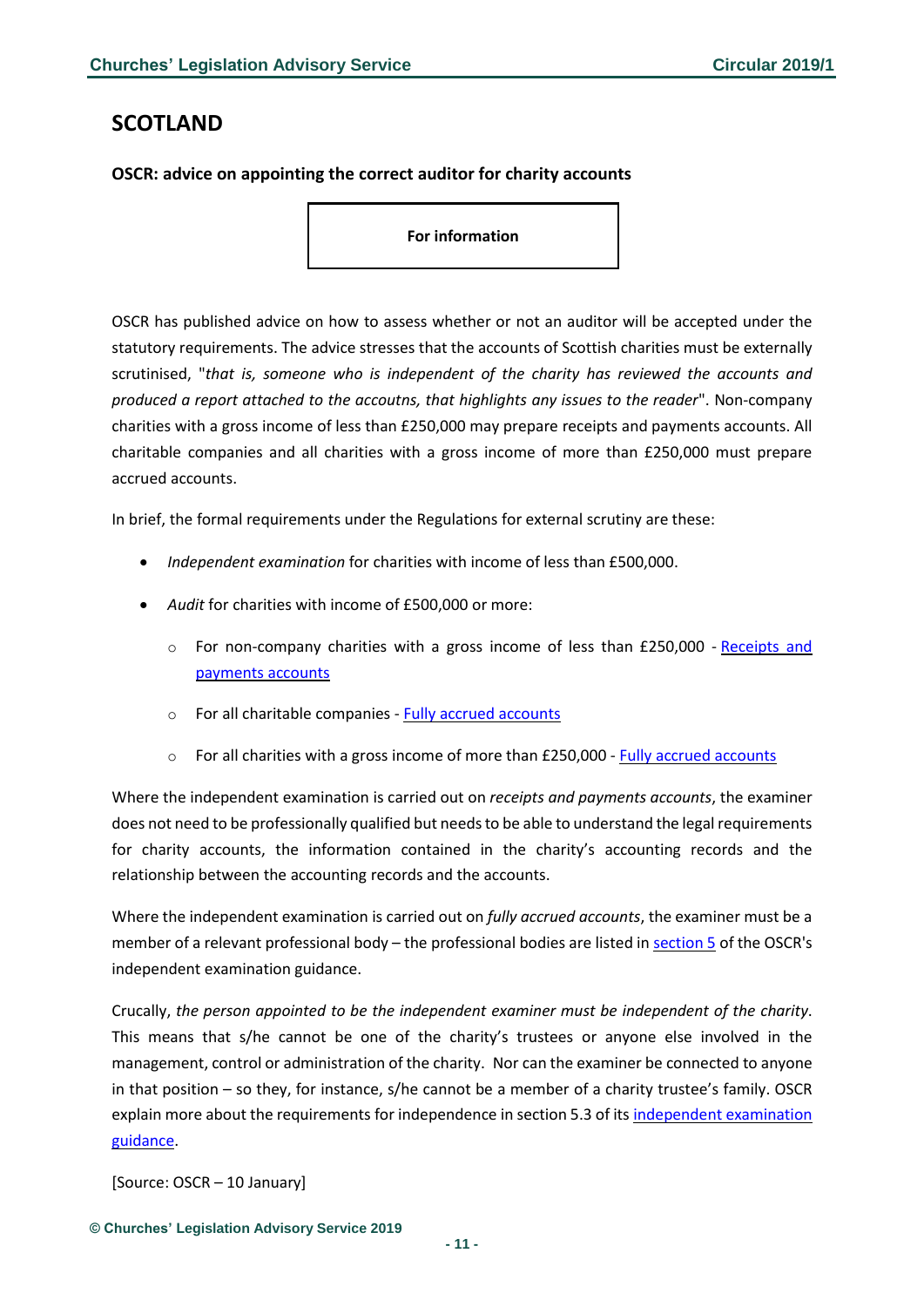#### <span id="page-11-0"></span>**Scottish Government: consultation on charity law**

**For information**

The Scottish Government has launched a [consultation](https://www.gov.scot/publications/consultation-scottish-charity-law/) on Scots charity law. The consultation document notes that it has been seventeen years since the Scottish Charity Law Review Commission proposed establishing the Scottish Charity Regulator (OSCR) and more than thirteen since the passage of the Charities and Trustee Investment (Scotland) Act 2005. Given that Scottish charities are now operating in a rather different environment, the Government feels that the time is right to check how well the current arrangements are working and to explore potential improvements.

The consultation seeks views on potential amendments to the statutory charity regulation framework in Scotland, in light of proposals put forward by OSCR. The proposals broadly focus on changes which, it is hoped, will increase transparency and accountability in order to maintain public trust and confidence in charities and in OSCR – principally by broadening OSCR's powers and extending the disqualification criteria for charity trustees by bringing them into line with the criteria in England and Wales.

The consultation closes on **1 April**.

[Source: Scottish Government – 7 January]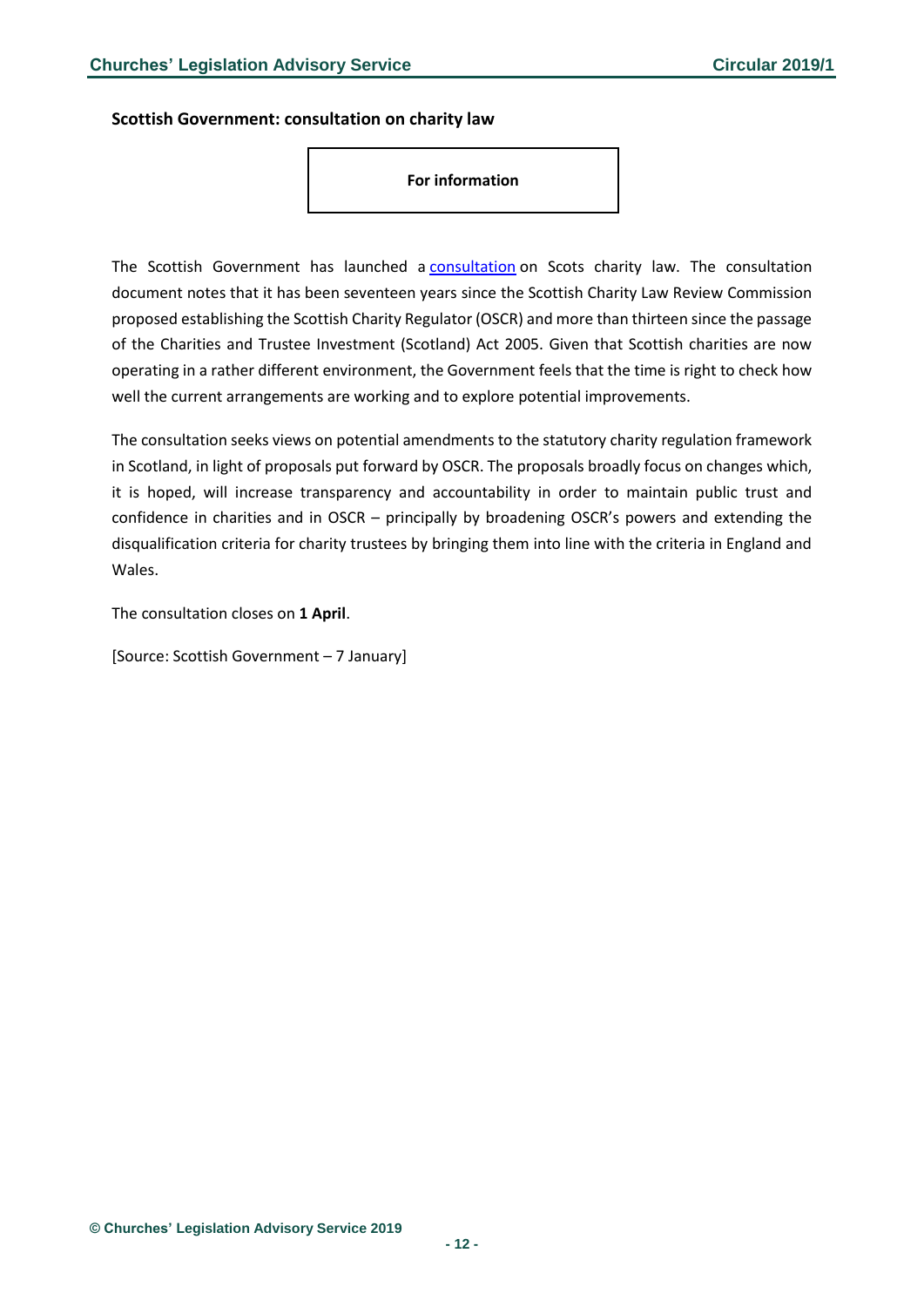### <span id="page-12-0"></span>**Taxation**

#### <span id="page-12-1"></span>**Making Tax Digital**

Sayer Vincent has produced a very helpful guide to [Making Tax Digital for VAT for charities.](https://www.sayervincent.co.uk/wp-content/uploads/2018/12/MTD-for-VAT-for-Charities.pdf?dm_i=G8B,625V6,GSPKAT,NS2AJ,1) We recommend it to charities that are registered for VAT.

[Source: Sayer Vincent - 15 January]